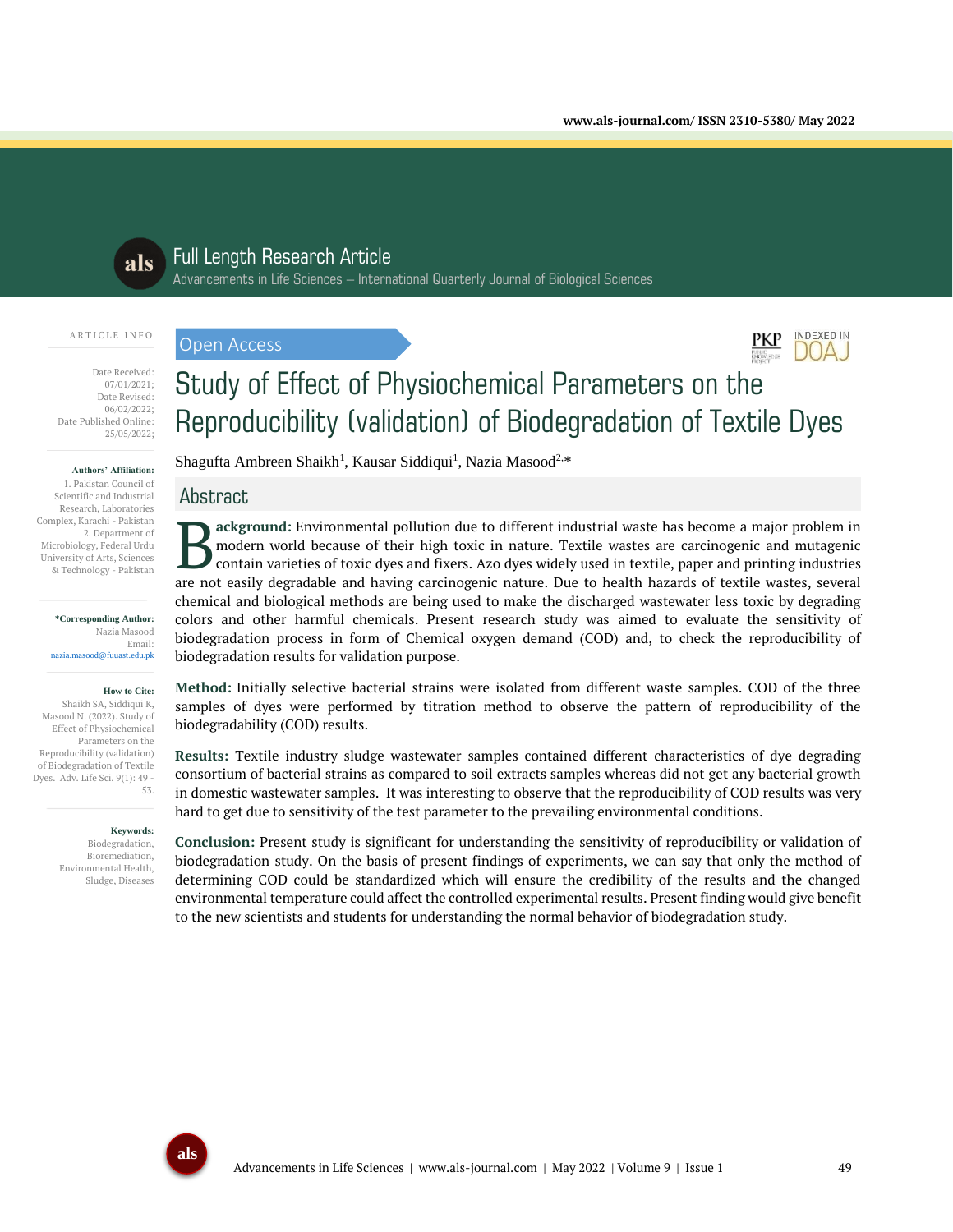# **Introduction**

Dyes are natural or synthetic compounds that can impart colors to other substances such as textile fibers [1]. Extensively, synthetic dyes are being used in paper, textile, and leather industries. They are also being applied in color photography and as an additive in petroleum products. Synthetic dyes are more superior as compared to natural dyes due to their multiple varieties of color, stability to light, temperature, detergents and microbial attacks and cost effectiveness in firmness [2, 3].

Textile and other industries produce effluents that are resistant to biological treatments due to which these wastes have become a major environmental issue. Among all industrial waste waters, textile waste is the most polluting in nature due to the presence of organic and inorganic substances along with polymers and other products with high COD, BOD, pH and color [4-7]. The untreated textile waste when mixed with surface water causes rapid depletion of dissolved oxygen due to their high COD and BOD values which are highly toxic to biological life. They adversely affect aquatic life along with interfering the biological processes such as high invisibility due to high color intensity in wastewater hinders the light penetration and leads to affect the photosynthetic process in aquatic plants [4, 8]. Due to the above-mentioned reasons, it is very important to treat the textile waste especially containing colorants along with other toxins. Moreover, the untreated textile industrial waste is a major source of phenol, metal dyes with carcinogenic and mutagenic aromatic amines [9, 10]. They severely affect the internal vital organs such as kidneys, liver and gastrointestinal tract [11].

It is now the need of the day to find some effective and economical treatment processes for biodegradation of textile wastes. Previous research reviewed some chemical processes such as coagulation, ozonation, precipitation, adsorption by activated charcoal, ultra and nano filtration [12]. electrochemical oxidation, electro-coagulation [13, 14] and resulted in bringing excess amount of chemical sludge which in itself is another problem for their disposal. Besides, these pollutants being costly and inefficient are sometimes also known to produce hazardous byproducts which affect the environment during the degradation process [15]. The purpose of research study is to determine the chances of getting the reproducible biodegradation results of textile dyes when samples were run under same conditions, which would be a very important point of concern for the research investigations running related biodegradation. Since, biological treatment processes are drastically affected by several physicochemical parameters, such as dissolved oxygen

concentration, the level of agitation, pH, temperature, supplementation of different carbon and nitrogen sources, electron donor and redox mediator, dye structure and concentration which directly influence the bacterial decolonization and degradation performance of dye effluents.

# Methods

## **Dye Samples:**

In the present study, dyes were purchased from private small-scale industry located at Karachi, Pakistan. Reactive Blue, Red and Purple dyes were used as samples for biodegradation study.

## **Wastewater and soil samples:**

Three different types of sources namely domestic wastewater, soil extract and textile industry wastewater along with sludge were used.

## **Bacterial Culture:**

Domestic wastewater, soil extract and textile industry wastewater containing sludge were used for isolating the dye degrading bacteria. These samples were collected in June 2020.

## **Method of Enrichment of different natural sources with the selected dyes for the Isolation of Dye Degrading Bacterial Strains**

**a). Domestic wastewater:** A total of 100 ppm of Reactive Blue, Red and Purple dyes was inoculated separately in 500ml TSB (Tryptic soya broth) medium containing 50ml of the domestic wastewater.

**b). Soil Extract:** A total of 100 ppm of Reactive Blue, Red and Purple dyes was inoculated separately in 500ml TSB containing 25g soil. The soil sample was collected from a textile industry for the isolation of dye degrading bacteria.

**c). Textile Wastewater:** A total of 100 ppm of Reactive Blue, Red and Purple dyes was inoculated separately in 500ml TSB medium containing 50ml of the textile wastewater with sludge. All the inoculated TSB containing domestic wastewater, soil extract and textile wastewater were incubated at 37˚C for 7-14 days to get the active/fresh cultures of dye degrading bacterial isolates. Isolation of bacterial strains from Inoculated Domestic Wastewater, Soil Extract and Textile Wastewater: Dilutions of the inoculated TSB up to 10-7 with respective dyes and domestic wastewater, soil extract and textile wastewater along with sludge were prepared separately. The dilutions were plated (of the respective samples) on the Tryptic Soya agar (TSA) medium plates containing respective dye as substrate. Inoculated plates were incubated at 37˚C for 24-72hrs.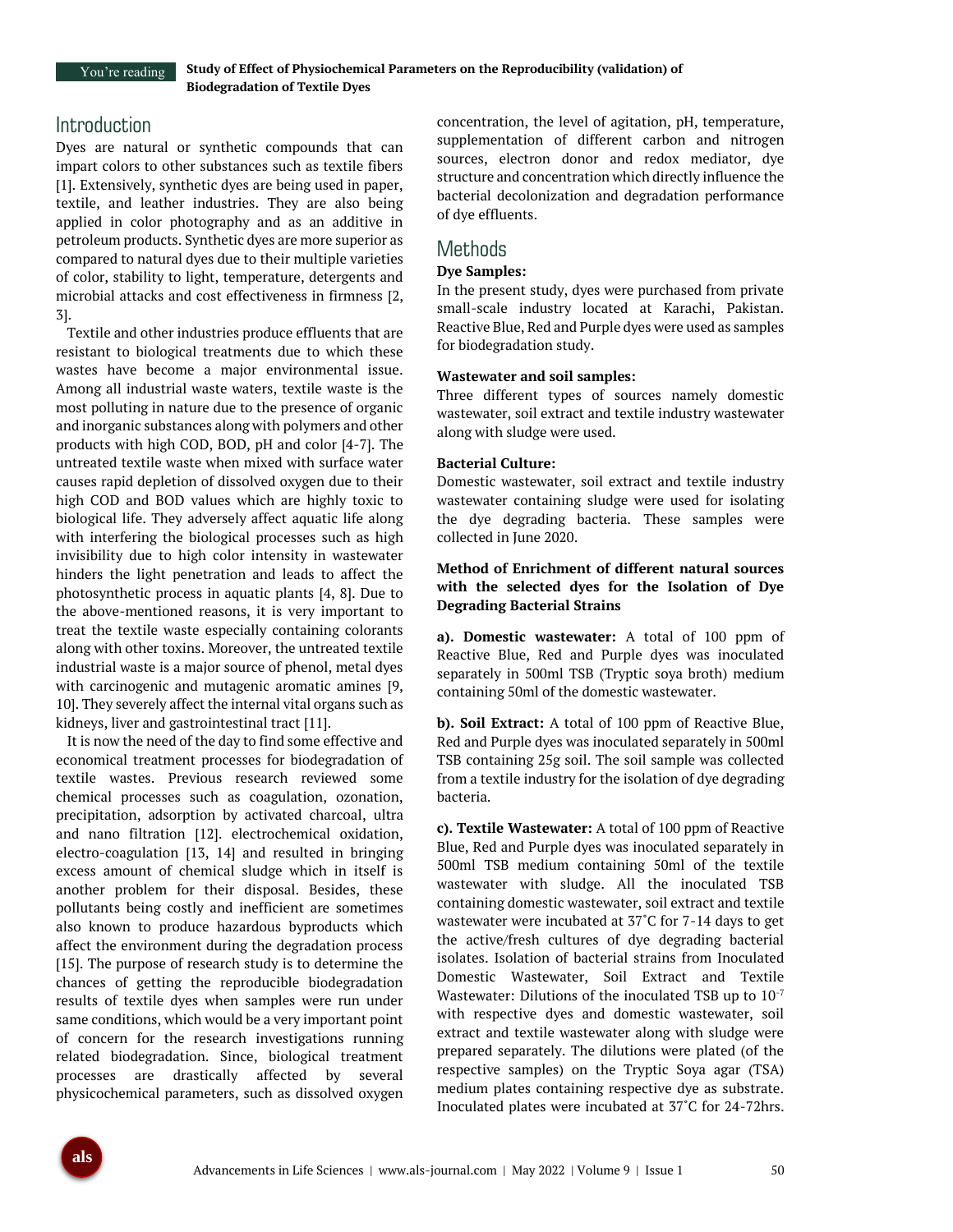#### You're reading **Study of Effect of Physiochemical Parameters on the Reproducibility (validation) of Biodegradation of Textile Dyes**

After incubation, zones of clearance were noted to check the degradation effect of the bacterial isolates (5).

**Biodegradation Study:** To check the reproducibility of biodegradation results, COD (chemical oxygen demand) was calculated by titration method. Briefly, the sample oxidized by potassium dichromate in  $50\%$  H<sub>2</sub>SO<sub>4</sub> solution at reflux temperature. The excess dichromate titrated with standard ferrous ammonium sulfate, using Orth phenanthroline ferrous complex as an indicator. COD was calculated in milligram per litter (23, 24). All experiments were repeated twice.

# Results

## **Isolation of Bacterial strains from Domestic Wastewater:**

There was no growth on TSA plates when inoculated with the pre-inoculated domestic wastewater samples with the respective dyes.

#### **Isolation of Bacterial strains from Soil extract:**

It was observed in the study that few dyes degrading bacterial strains were grown in the plates of reactive blue dye, but with very negligible biodegrading activity or zones of clearance. There was no growth found in other red and purple dye plates.

## **Isolation of Bacterial strains from Textile Industry Wastewater:**

The bacterial strains were grown on the inoculated plates of all three dye samples. It indicates that textile waste containing sludge has different characteristics of dye degrading consortium of bacterial strains. Bacterial strains were isolated, purified and then saved for future studies.

#### **Biodegradation:**

The COD of the repeated experiments under the same physiochemical conditions were found different in the study. The maximum percentages of degradation of all three dye samples (in form of COD) in the first experiment were 96, 94 and 98% respectively (Figure 1, 2, 3). But the percentage biodegradation was decreased as 76, 75 and 67.56% respectively (Figure 4, 5, 6) when the same experiment was repeated and the percentage of biodegradation of all three dyes were calculated in the form of COD. It might be due to several reasons such as exhausted bacterial culture, or sudden change of any physiochemical parameter such as agitation, oxygen concentration, temperature being provided to the samples which effects the reproducibility of the biodegradation (COD) results or effected the biodegradation efficiency of the bacterial strains.

#### **OBSERVATIONS**

**als**

#### **Key:**

- --- (red line): Percentage of biodegradation
- --- (blue line): COD readings of dyes

--- (green line): Percentage Biodegradation of Reactive Blue/Red Dyes



**Figure 1:** Percentage Biodegradation of Reactive Blue Dye



**Figure 2:** Percentage Biodegradation of Reactive Red Dye



**Figure 3:** Percentage Biodegradation of Reactive Purple Dye



**Figure 4:** Percentage Biodegradation of Reactive Blue Dye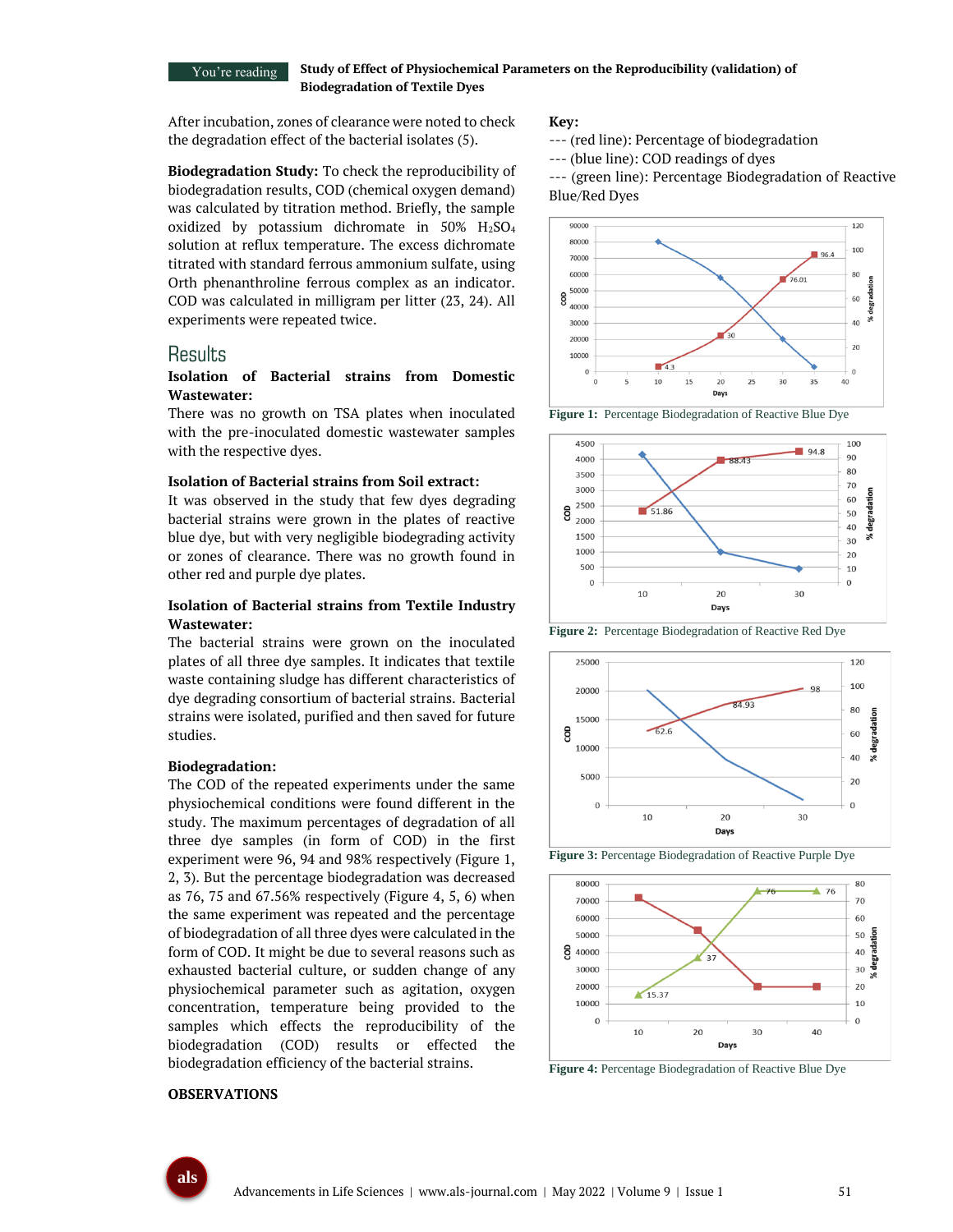

**Figure 5**: Percentage Biodegradation of Reactive Red Dye



**Figure 6**: Percentage Biodegradation of Reactive Purple Dye

# **Discussion**

The present study shows that textile industry sludge wastewater samples contain different characteristics of dye degrading consortium of bacterial strains than domestic wastewater and soil extracts samples. The result of the present study is agreed that sludge samples are the best sources of dye degrading bacterial strains such as *Bacillus*, *Alcaligenes* and *Aeromonas* species. The process of activated sludge removes approximately 90% of the inoculated dyes [16]. The activated sludge is being used to treat wastewater. It is aerated and subjected to bacterial actions, and used to remove organic matter from sewage. It is a kind of thick soft substance used for removing pollutants by biological reactions that involves oxygen from wastewater. Since biological treatments significantly depend on the presence or absence of dissolved oxygen. The soil sludge of textile industry is a very good source of active bacterial cultures which significantly degrades the inoculated dyes namely acid blue, acid red, direct yellow, direct black in 24-72 hrs under aerobic conditions [17]. It is found in the available literature that plant treatment performance of activated sludge plant was found to decrease somewhat during summer months although the provided physiochemical conditions are the same to the plant [18]. The biodegradation ability of any microbe in vitro conditions is not necessarily the same under in vivo conditions or vice versa [19].

COD is also a parameter which is considered for determining the percentage degradation of the respective dyes or any pollutants which depends upon

the dissolved oxygen being provided to the bacterial/ fungal cultures to degrade the given sample. But any change in provided physiochemical conditions to the sample will directly affect the COD which determines the percentage degradation of the provided samples. For example, the maximum percentages of degradation of all three dye samples (in form of COD) in the first experiment were 96, 94 and 98% respectively (Figure 1, 2, 3). But the percentage biodegradation was decreased as 76, 75 and 67.56% respectively (Figure 4, 5, 6) when the same experiment was repeated and the percentage of biodegradation of all three dyes were calculated in the form of COD. It might be due to several reasons such as exhausted bacterial culture, or sudden change of any physicochemical parameters such as agitation, oxygen concentration, and temperature being provided to the samples which affects the reproducibility of the biodegradation (COD) results or in other words, affected the biodegradation efficiency of the bacterial strains.

Fungal dye degradation ability of fungal culture, the production of biodegrading enzymes, and their secretion are also significantly influenced by several conditions such as pH, composition of media, agitation and aeration, temperature and initial dye concentration. Even shaking of culture with the dye sample does not support decolorization [19]. The reason for least or no decolorization of the dyes at shaking condition might be, due to the competition of oxygen and dye for the reduced electron carriers under aerobic condition, although agitation supports the multiplication of bacterial culture [20]. Therefore, it could be said that even a single change in the provided conditions to the biodegradation experiment could significantly affect the biodegradation ability of the inoculated microorganism. Due to this reason, the chances of reproducibility of the same results are very low which can be observed in present study. As the percentage biodegradation is very variable or different in the repeated experiments.

The effect of different environmental factors on biodegradation process was also reported in a study. According to the author, the microbial biomass activity is one of the controlling factors for efficient biological wastewater treatment. It strongly correlated to ambient liquid temperature changes. Temperature variations not only affects the biological activities but also have a strong impact on COD, fluid viscosity, the maximum dissolved oxygen (DO) saturation levels, and on the settling velocity of biomass and ultimately affects the biodegradation process. Hence from our experimental results it was observed that that the percentage degradation (COD) of any sample can be changed in the repeated experiments due to sensitivity of the COD with different physicochemical parameters such as temperature, concentration of different chemicals in the